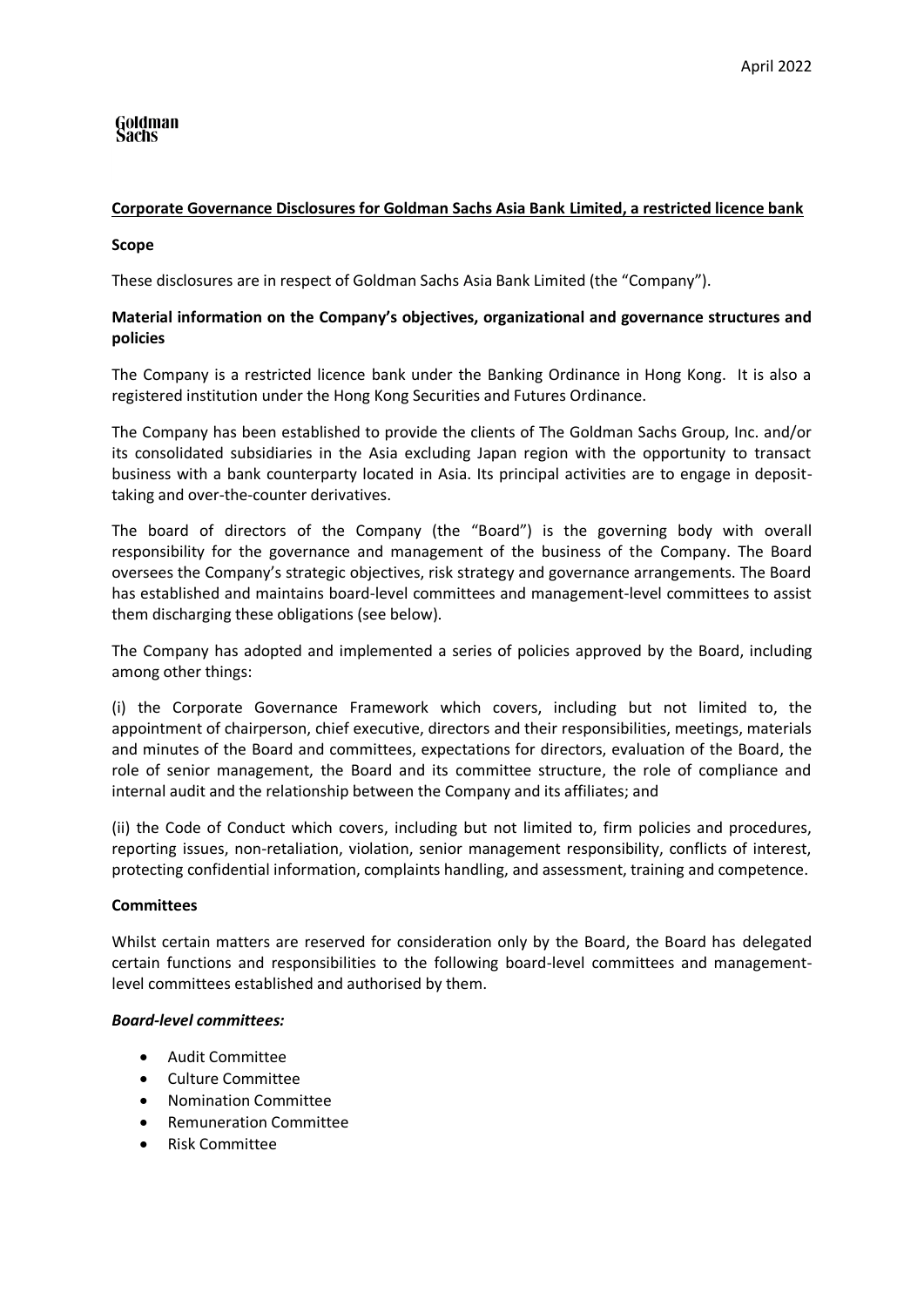#### *Management-level committees:*

- Management Committee
- Risk Committee
- Asset and Liability Sub-Committee
- Credit Sub-Committee

The roles, functions and composition of the committees and the number of meetings held by each board-level committee are set out in the section "Corporate Governance" of the Unaudited Disclosure Statement (for the year ended 31 December 2021).

## **Risk appetite**

The Company's risk appetite, including the process for defining it, the nature of the risks it covers and which the Company is therefore prepared to assume, the scenario, metrics (qualitative and quantitative) and time horizons the Company uses to articulate its risk appetite and the measures it uses to ensure risks are controlled within the appetite, as well as the Board's involvement in the process, is set out in the section "Overview of risk management" in the Unaudited Disclosure Statement (for the year ended 31 December 2021).

## **Directors Information**

Set out below is the information on the members of the Board together with the directorships of other companies and other executive positions held as of 31 December 2021.

| <b>Name</b>                | <b>Role and Background</b>                                                                                                                                                                                                                                                                                                                                                                                                                                                                                                                                                                                                                                                                                                                                                                                                                              | Other Directorships and Executive<br><b>Positions</b>                                                                                                                                                                                                                                                                                                                                                                                                                                                                                                                                                                                  |
|----------------------------|---------------------------------------------------------------------------------------------------------------------------------------------------------------------------------------------------------------------------------------------------------------------------------------------------------------------------------------------------------------------------------------------------------------------------------------------------------------------------------------------------------------------------------------------------------------------------------------------------------------------------------------------------------------------------------------------------------------------------------------------------------------------------------------------------------------------------------------------------------|----------------------------------------------------------------------------------------------------------------------------------------------------------------------------------------------------------------------------------------------------------------------------------------------------------------------------------------------------------------------------------------------------------------------------------------------------------------------------------------------------------------------------------------------------------------------------------------------------------------------------------------|
| Timothy<br>G<br>Freshwater | Mr Freshwater has been the Chairman and a<br>Non-executive Director of the Company since<br>October 2014. He chairs the Remuneration<br>Committee and the Nomination Committee of<br>the Company. He joined Goldman Sachs in<br>2001 and retired in December 2021. Before<br>that, he was chairman of Jardine Fleming. He<br>is a solicitor in the United Kingdom and Hong<br>Kong.<br>Mr Freshwater was president of the Law<br>Society of Hong Kong from 1984 to 1985. He<br>is a past member of the Hong Kong Takeover<br>Panel, the Hong Kong Securities and Futures<br>Appeals Panel and the Hong Kong Trade<br>Development Council, as well as a past<br>director of The Community Chest of Hong<br>Kong and Hong Kong Exchanges and Clearing<br>Limited.<br>He earned a Bachelor of Laws and Master of<br>Arts from the University of Cambridge. | Director of Cliffewood Limited<br>$\bullet$<br>Shek<br>$\mathsf{O}$<br>Development<br>and<br>Company Limited<br>Non-Executive<br>Director<br>οf<br>$\bullet$<br>Corney & Barrow Group Limited<br>and Corney & Barrow Limited<br>Independent<br>Non-Executive<br>$\bullet$<br>Chelsfield<br>Director of<br>Asia<br>Limited<br>Independent<br>Non-Executive<br>$\bullet$<br>Director of Swire Pacific Limited<br>Honorary member of the Court<br>$\bullet$<br>of the Hong Kong University of<br>Science and Technology<br>Member of the Board<br>$\bullet$<br>of<br>Advisers to The Trustee, Sir Run<br><b>Run Shaw Charitable Trust</b> |
| <b>WH</b><br>Isaac<br>Wong | Mr Wong has been a Director and Chief<br>Executive of the Company since October<br>2021. He is head of Asia Pacific Ex-Japan                                                                                                                                                                                                                                                                                                                                                                                                                                                                                                                                                                                                                                                                                                                            | N/A<br>$\bullet$                                                                                                                                                                                                                                                                                                                                                                                                                                                                                                                                                                                                                       |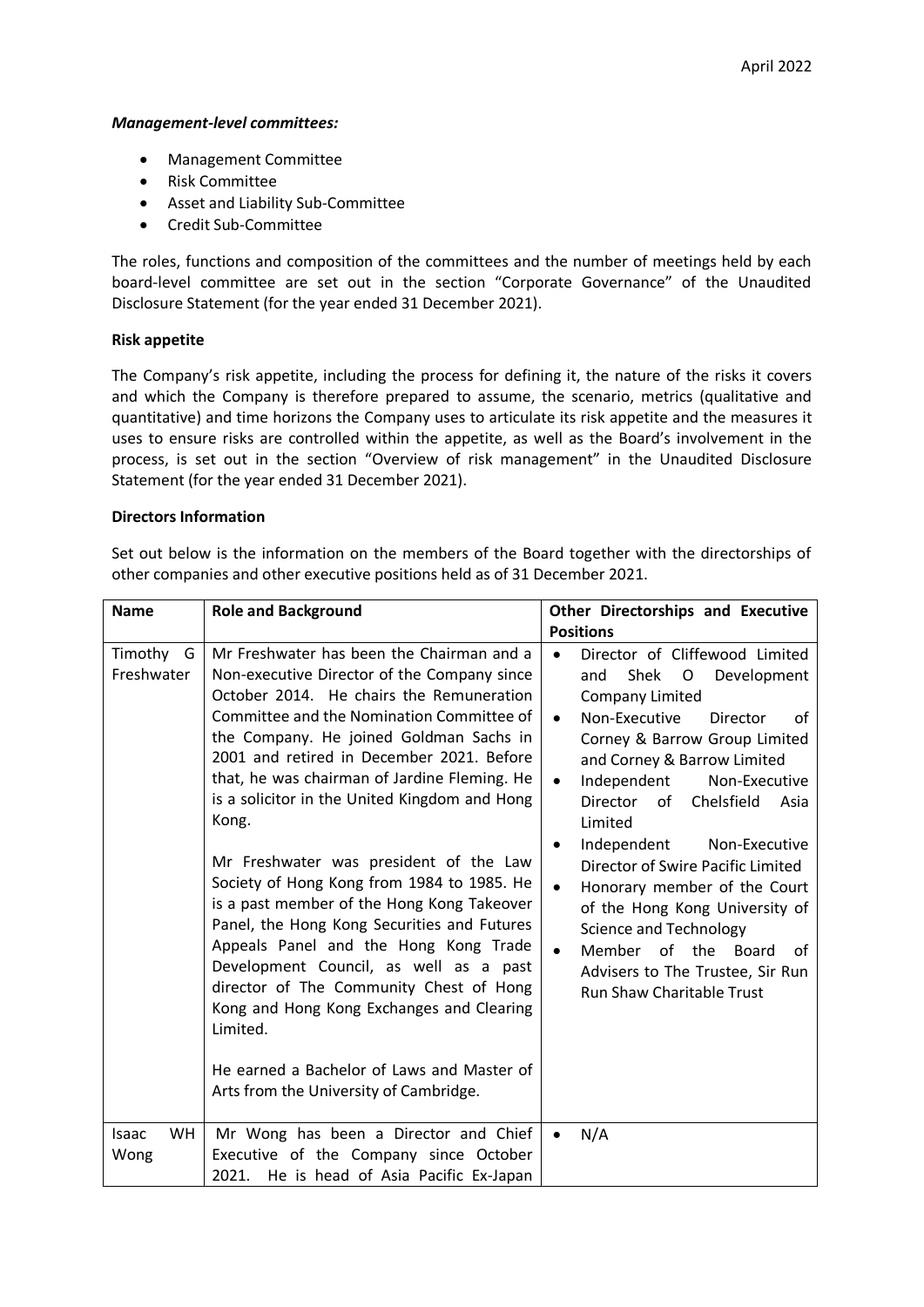| <b>Name</b>            | <b>Role and Background</b>                                                                                                                                                                                                                                                                                                                                                                                                                                                                                                                                                                    | <b>Other Directorships and Executive</b><br><b>Positions</b>                                                                                                                                                                                                                                                        |
|------------------------|-----------------------------------------------------------------------------------------------------------------------------------------------------------------------------------------------------------------------------------------------------------------------------------------------------------------------------------------------------------------------------------------------------------------------------------------------------------------------------------------------------------------------------------------------------------------------------------------------|---------------------------------------------------------------------------------------------------------------------------------------------------------------------------------------------------------------------------------------------------------------------------------------------------------------------|
|                        | and<br>FICC Structured<br>(APEJ)<br>Corporate<br>Products Sales within the Global Markets<br>Division of Goldman Sachs.<br>He joined<br>Goldman Sachs in 2000. He earned a BS in<br>Electrical Engineering, summa cum laude,<br>from Cornell University in 2000. He has been<br>a CFA charterholder since 2003.                                                                                                                                                                                                                                                                               |                                                                                                                                                                                                                                                                                                                     |
| P<br>James<br>Houghton | Mr Houghton has been a Non-executive<br>Director of the Company since June 2015. He<br>the Culture Committee<br>of the<br>chairs<br>Company. He is co-head of the Asia Pacific<br>FICC Franchise. He joined Goldman Sachs in<br>2002. He earned a BSc in Economics from The<br>University of London, London School of<br>Economics.                                                                                                                                                                                                                                                           | Director of Goldman Sachs (Asia)<br>$\bullet$<br>L.L.C.                                                                                                                                                                                                                                                             |
| Syaru<br>Shirley Lin   | Ms Lin has been an Independent Non-<br>executive Director of the Company since<br>January 2015. She chairs the Board-level Risk<br>Committee of the Company. She is currently<br>Compton Visiting Professor in World Politics<br>at the Miler Center of Public Affairs at the<br>University of Virginia and<br>Adjunct<br>an<br>Professor at Chinese University of Hong Kong.<br>She earned a PHD in Politics and Public<br>Administration and a Master in International<br>and Public Affairs from The University of Hong<br>Kong and an A.B. in East Asian Studies from<br>Harvard College. | Independent<br>Non-Executive<br>$\bullet$<br>Director of Langham Hospitality<br><b>Investments Limited</b>                                                                                                                                                                                                          |
| Patrick<br>B<br>Paul   | Mr Paul has been an Independent Non-<br>executive Director of the Company since<br>January 2015. He chairs the Audit Committee<br>of the Company.<br>He is a Fellow of the<br>Institute of Chartered Accountants in England<br>and Wales. He earned a Master of Arts and<br>BA in Philosophy, Politics and Economics from<br>The University of Oxford.                                                                                                                                                                                                                                        | Non-Executive<br>Independent<br>$\bullet$<br>Director of The HongKong and<br>Shanghai Hotels, Limited<br>Independent<br>Non-Executive<br>$\bullet$<br>Director of<br>Johnson Electric<br><b>Holdings Limited</b><br>Independent<br>Non-Executive<br>$\bullet$<br>Director of Pacific Basin Shipping<br>(HK) Limited |

## **Recruitment and selection of directors**

The Board has established the Nomination Committee for reviewing candidates for the role of directors of the Company proposed by the Company's management and making recommendations to the Board on the appointment of the nominated individuals for such positions (based on the role and its responsibilities and the knowledge, experience and competence which the role requires) for ensuring an appropriate diversity of skills, backgrounds and viewpoints.